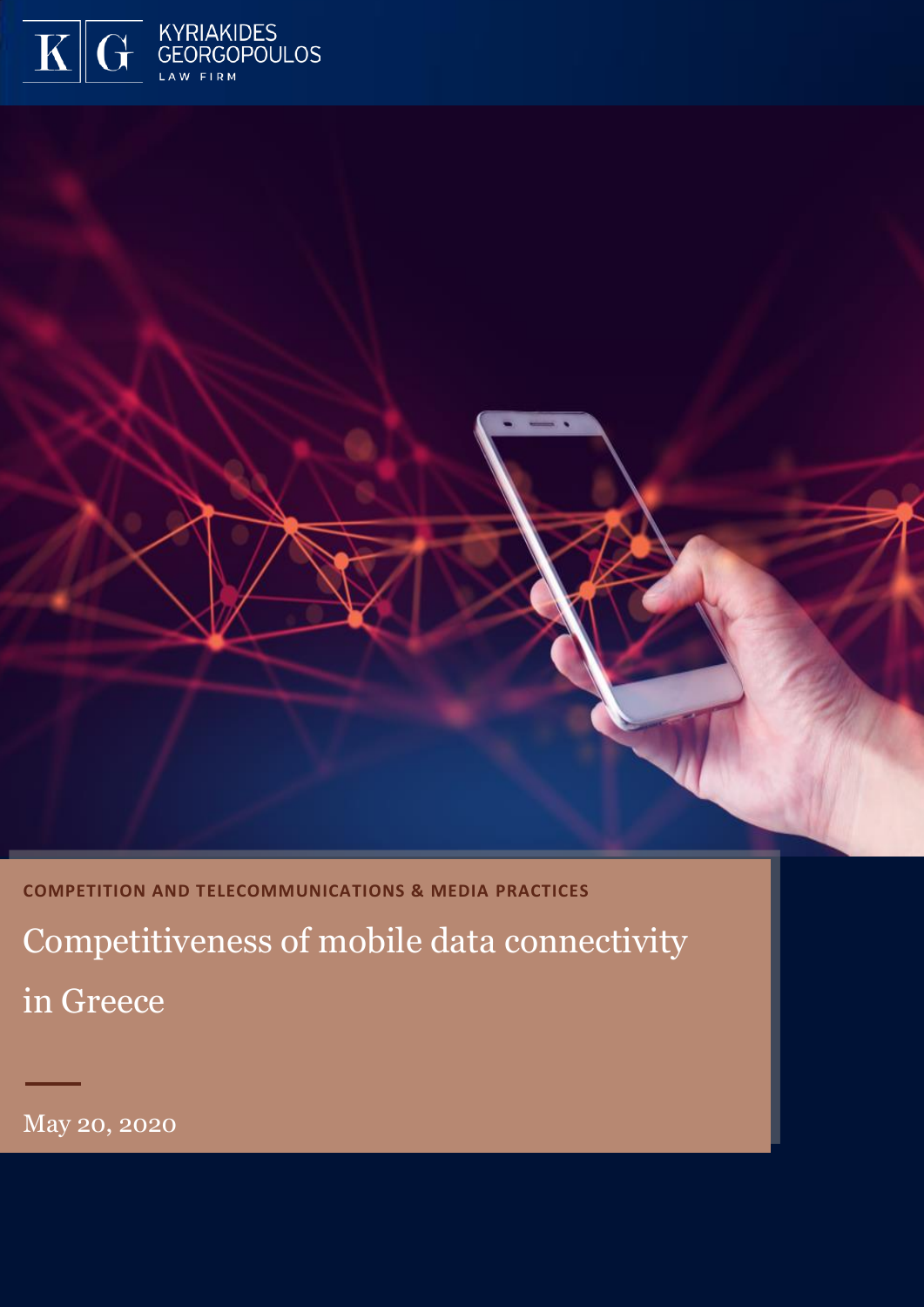

# Competitiveness of mobile data connectivity in Greece

In May 2020, the summary of a study of a Finnish research and consulting firm commissioned by the HCC was published on the competitiveness of the Greek mobile data connectivity market. In particular, the Hellenic Competition Commission ("HCC") has requested from an independent Finnish consulting firm, Rewheel, a study on the competitiveness of the Greek mobile data market in the broader context of its two recent Sector Inquiries (into E-commerce and Fintech) of the competitiveness of the digital economy, on the ground that connectivity is a key factor of the latter. The full report with the recommendations has been made available to the HCC and to the members of the Lawmaking Commission with the task to make recommendations on the modernization of competition law.

The research states, as an introduction, the finding that Greece is the least competitive EU and OECD member state in terms of connectivity and one of the most expensive in terms of mobile data services provision, and goes on to

address, inter alia, questions on whether mobile data connectivity prices in Greece are very expensive, on the reasons and on whether Greek mobile connectivity prices are expensive due to the mobile telephony tax, on whether the Greek mobile market is a 3-MNO tight oligopoly market, on whether the Greek operators can deploy 5G independently, on whether the active mobile network sharing agreement between Vodafone and Wind restricts competition and on what ex-ante and ex-post measures could potentially remedy the competition restrictions.

It also raises the following points:

• For the last 20 years, the Greek mobile market has been controlled by the same three Mobile Network Operators (MNOs). Since 2013, two operators are involved in active 2G/3G network sharing and aimed to share about 70% of their provincial networks and 40% of urban networks. In addition, in 2018 the Hellenic Telecommunications and Post Commission (EETT) has received a request to approve an extension of the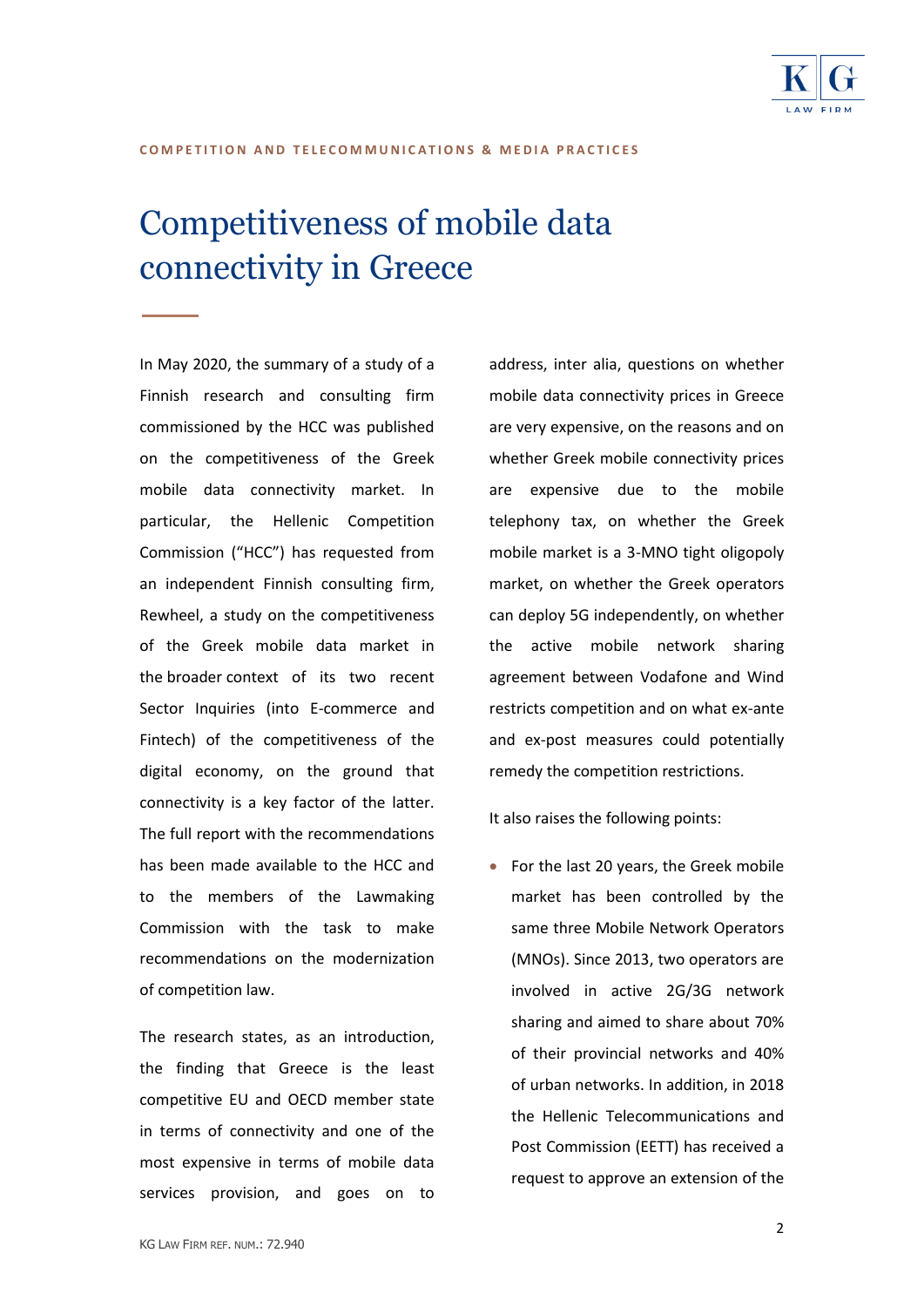

aforementioned agreement to the 4G technology.

- Despite the fact that the comparative price level of Greece was considerably lower, the mobile data prices are much higher from those in Germany, Netherlands, Austria, Ireland, Finland, Italy and the UK.
- In response to the European Commission's February 2019 mobile broadband price comparison study ranking Greece as one of the most expensive EU28 member states, MNOs in Greece suggested that the actual prices that consumers pay are much lower than those listed on their websites. According to Rewheel, EETT's published data does not support this claim.
- The research also comments on the issue of oligopoly, shared economic incentives, symmetry in the market, co-operation / network sharing between the MNOs.

The Report also states that if the Lawmaking Commission were to propose that application of competition law in the telecom sector in Greece – currently under the exclusive jurisdiction of EETT – must be divided between the Hellenic Competition Commission (ex-post competition law enforcement and merger control) and EETT (ex-ante regulation and supporting advisory role in merger control) and such proposal were enshrined in law, then the HCC will be given the mandate to carry out formal sector inquires and impose ex-post remedies if it were to find competition restrictions in the Greek mobile data connectivity market. Such remedies may include but are not limited to wholesale access obligations and access price controls, unbundling and retail price controls.

#### **EETT and MNOs' Response**

Reminding that for the last 20 years it holds a double competency in the Telecommunications and Postal markets, in both the ex-ante application and the ex post enforcement of competition rules in these markets, EETT stated that this model of assigning the application of competition law to the telecommunications market exclusively to a specialized independent authority has proven to be the best choice. EETT also pointed out contradictions and flaws of the study (on the selection of nonrepresentative examples of comparative markets and packages, taxation issues or other features such as the time commitment of the contract, device subsidy or discount policy, etc., stating also that the infrastructure sharing policies are an international trend aimed at reducing investment costs). In addition,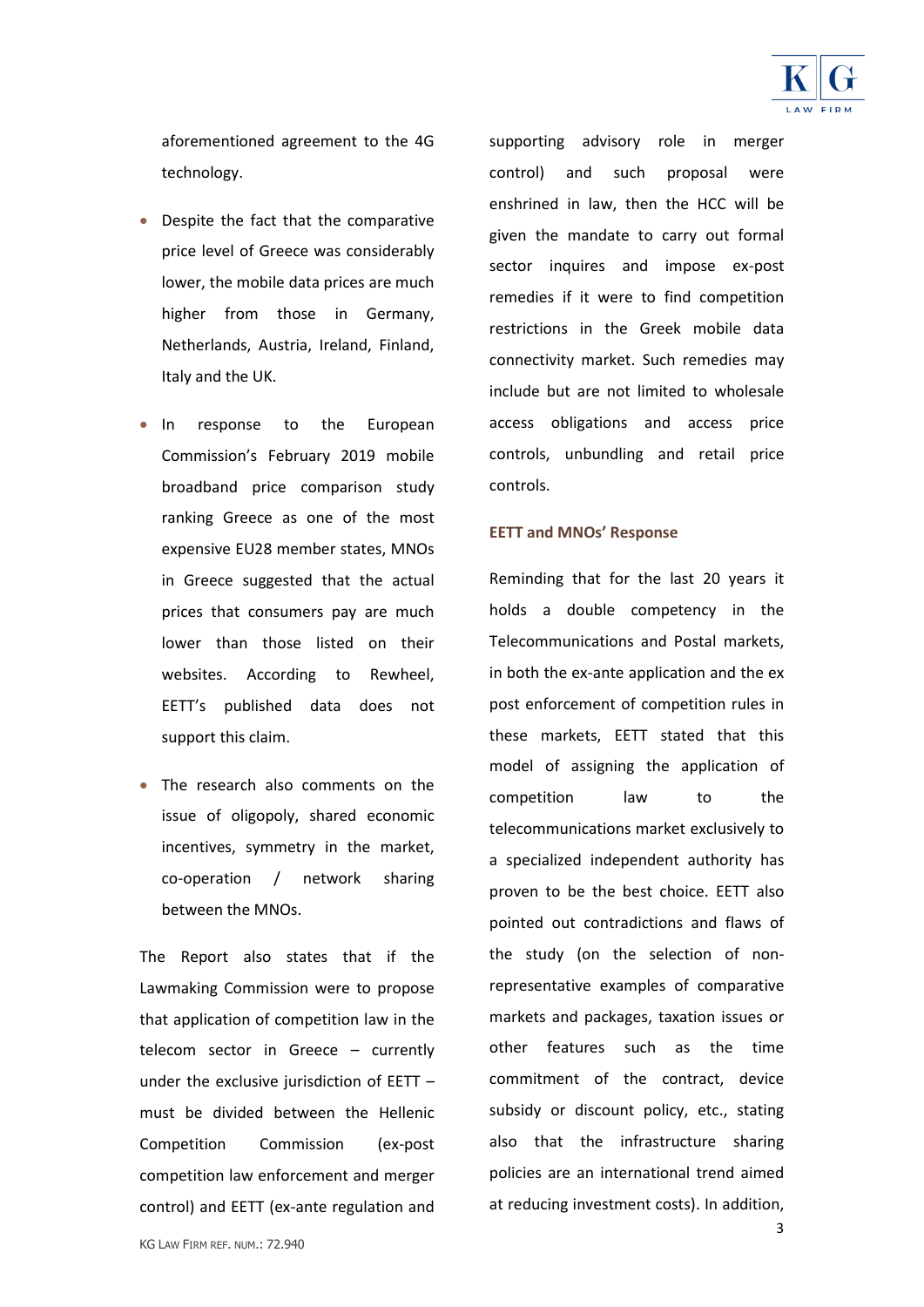

EETT reminded that since 2000, it has issued more than 100 decisions on competition issues and that improving competition in the telecoms market requires extensive analysis of large volumes of market data and careful planning of interventions.

Two operators have responded stating, inter alia, that the research is based on inaccurate, false or untrue data and references and questioning the findings of the research.

Rewheel has reacted by refuting above responses with its views being uploaded on the HCC's site.

### **HCC's Response**

HCC responded that in the light of the sector inquiries that it currently conducts in the fintech and e-commerce sectors, and as the main competition authority in Greece, it has appointed Rewheel to study the mobile data market, as this issue has a great impact on the above sectors. In addition, it pointed out that the study meets all the criteria of reliability on purely scientific and technocratic grounds and mentioned that the issue of high prices of mobile data connectivity services in Greece is an existing issue of great concern to consumers, who complain both to the HCC and EETT (to which the HCC systematically refers such complaints).